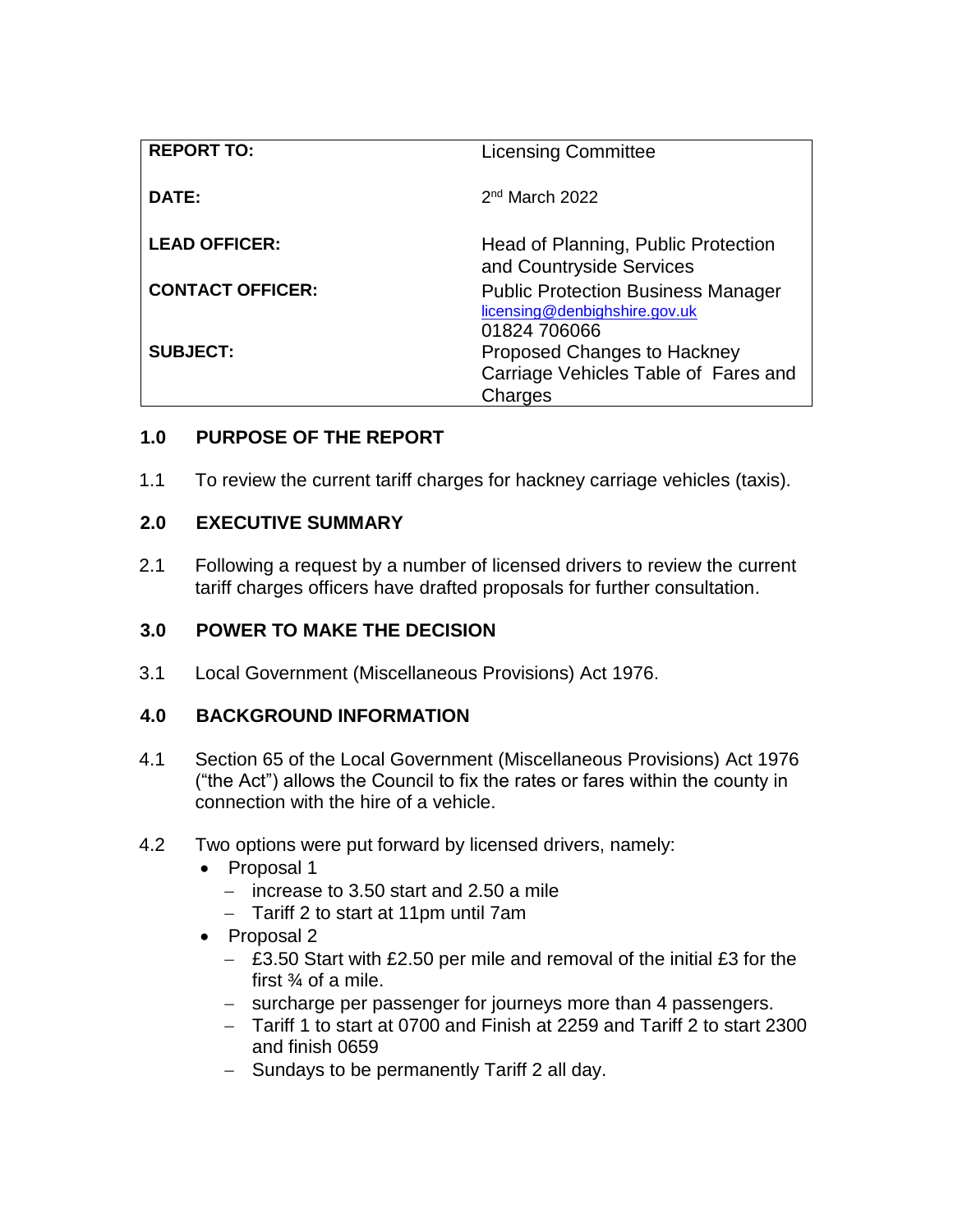- 4.3 A supplement to Proposal 2 above put forward by another driver is that Tariff 2 should start at 6pm on a Friday and Saturday night so as to encourage sufficient drivers to meet customer demand.
- 4.4 The current tariff for Denbighshire is attached at Appendix A and those changes proposed are highlighted.

### **5.0 CONSIDERATIONS**

- 5.1 The "table of fares" was last amended in 2018.
- 5.2 The charges for distance are used to compile a "league table" of taxi fares throughout the UK, produced by the Private Hire and Taxi Monthly. Based on current charges Denbighshire are listed at number 259 out of a total number of 359 UK wide Local Authorities; 12 out 22 in Wales and 5 out of 6 in north Wales (December 2021). Members may wish to note this proposal would take Denbighshire to 5<sup>th</sup> highest in Wales and joint second with Gwynedd in north Wales
- 5.3 Comparisons are based on two-mile journey on the normal tariff and does not take account of any extras / additions. Positon "1" is dearest
- 5.4 The proposals amount to a 7% increase in charges for a two-mile journey.
- 5.5 Should Members resolve to support the proposals and move to consultation officers propose to consult publically whilst directly informing licensed drivers of the proposals.
- 5.6 Any objections at that stage will be brought back to the Licensing Committee for consideration of a final tariff.
- 5.7 If there are no objections, the Authority must publish a public notice in one local newspaper circulated in the County which should detail the proposed new tariff and specify a period which shall be not less than 14 days from the date of publication, within which objections can be made in writing to the Authority. Members should note that for this action a Lead Member Delegated Decision is required to ensure the Council meets its constitutional obligations.
- 5.8 If no objections are received at that stage the amended scale of fares and charges will come into effect after the expiration of the public notice i.e. the 15th day
- 5.9 Again, any objections at that stage will be brought back to the Licensing Committee for consideration for a final tariff.